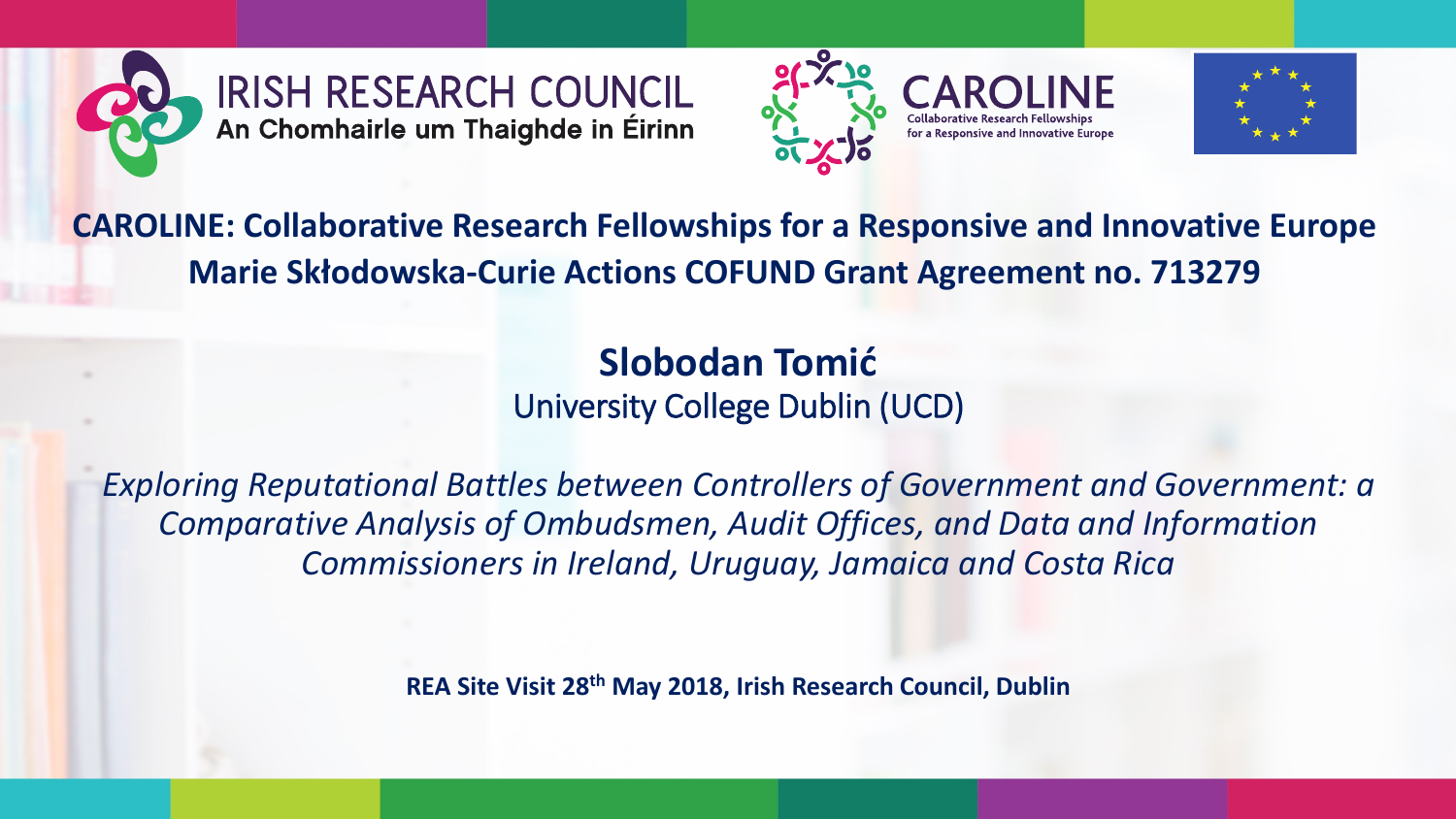# Background - education

• *Background*: Political Science *Specialisation*: Public administration, regulation, integrity policies.

| • Came to UCD (for CAROLINE MSCA) from LSE                          | 2017         |
|---------------------------------------------------------------------|--------------|
| • PhD in Political Science, LSE<br>• MRes in Political Science, LSE | 2016<br>2011 |
| • MSc Public Policy & Administration, LSE                           | 2010         |
| • BA in Political Science, University of Belgrade                   | 2009         |

\* Nationality: Serbian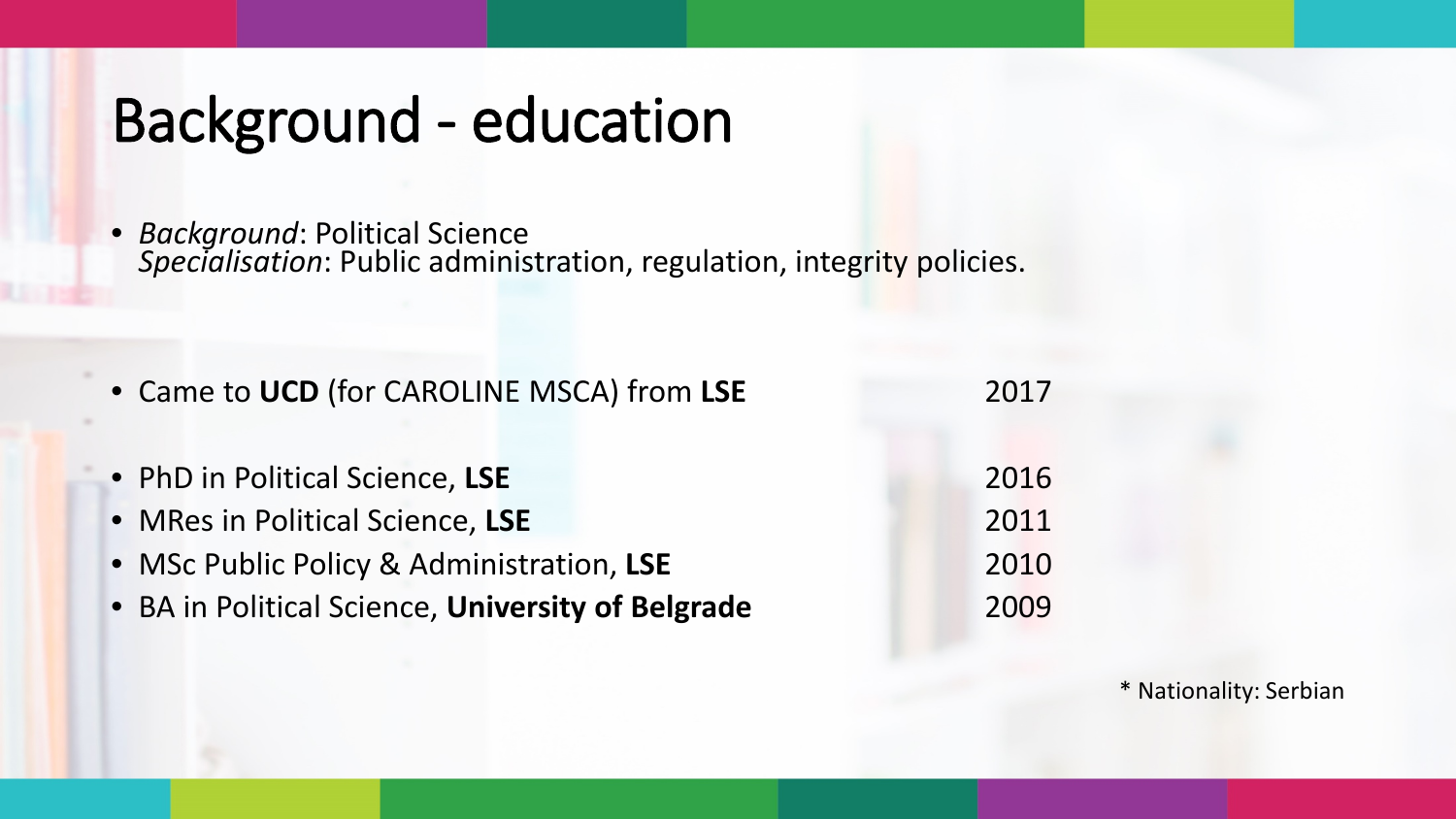# Teaching experience

### Undergraduate

LSE, *Politics of Economic Policy* 2013-14; 2014-15 UCL, *Introduction to Public Policy and Engineering* 2016-17

### Postgraduate

UCL, *Public Management: Theories & Innovations* 2016-17 UCL, *Agenda Setting and Public Policy* 2016-17

### Commercial & executive programmes, summer-schools

LSE Summer School*, Capitalism, Democracy and Inequality* 2014, 2015 LSE ITAM Programme, *World Trade and WTO* 2014, 2015, 2016 LSE Basque Programme, *Internationalisation of Public Policy* 2014, 2015, 201

### Training to Serbian civil servants

*Policy process and policy cycle (by US National Democratic Institute)* 2013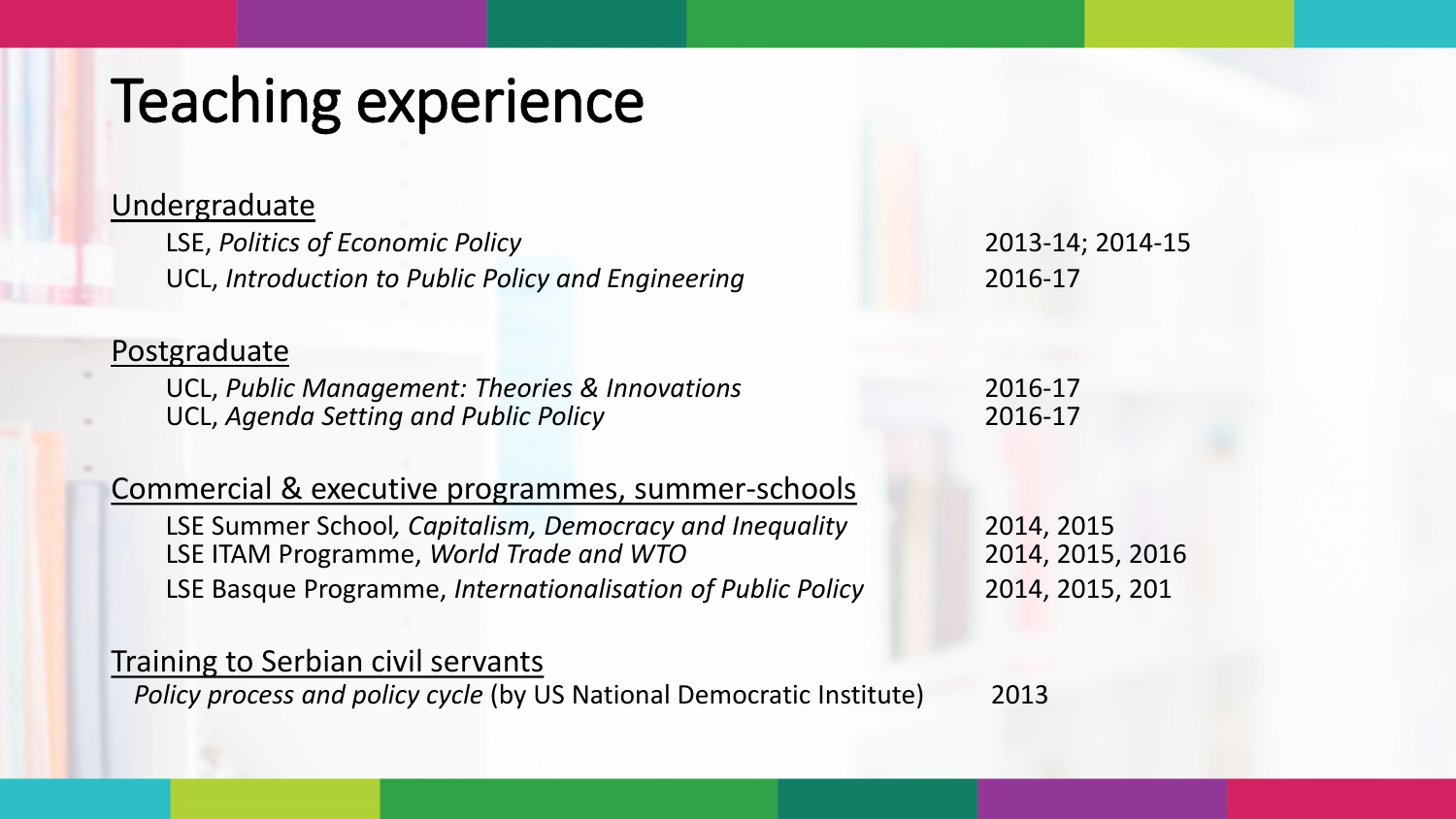# About the project

- Looks at the interplay between oversight bodies (ombudsmen, information and data commissioners, state audit offices) and government
- What are the patterns in this interplay? Do the two sides (govt. controllers vs govt) rely on statutory tools in their work or they deploy reputational strategies as well?
- Can govt. controllers advance horizontal accountability (of the government) through crafty reputational management? Can governments 'bend' the conduct of oversight bodies?
- 4 countries: Ireland, Uruguay, Costa Rica, Jamaica (all under 5m population)
	- *Comparative strategy:*
	- Developed (Ireland, Uruguay) vs developing (Costa Rica, Jamaica)
	- Presidential (Uruguay, Costa Rica) vs parliamentarian democracies (Ireland, Jamaica)
- Advanced statistical methods used to find the patterns
- Impact: contribution towards the 16<sup>th</sup> SDG 'Peace, Justice, Strong Institutions'
- Academic contribution: theories of democratic control; theories of bureaucratic autonomy and bureaucratic responsiveness; study of public sector oversight.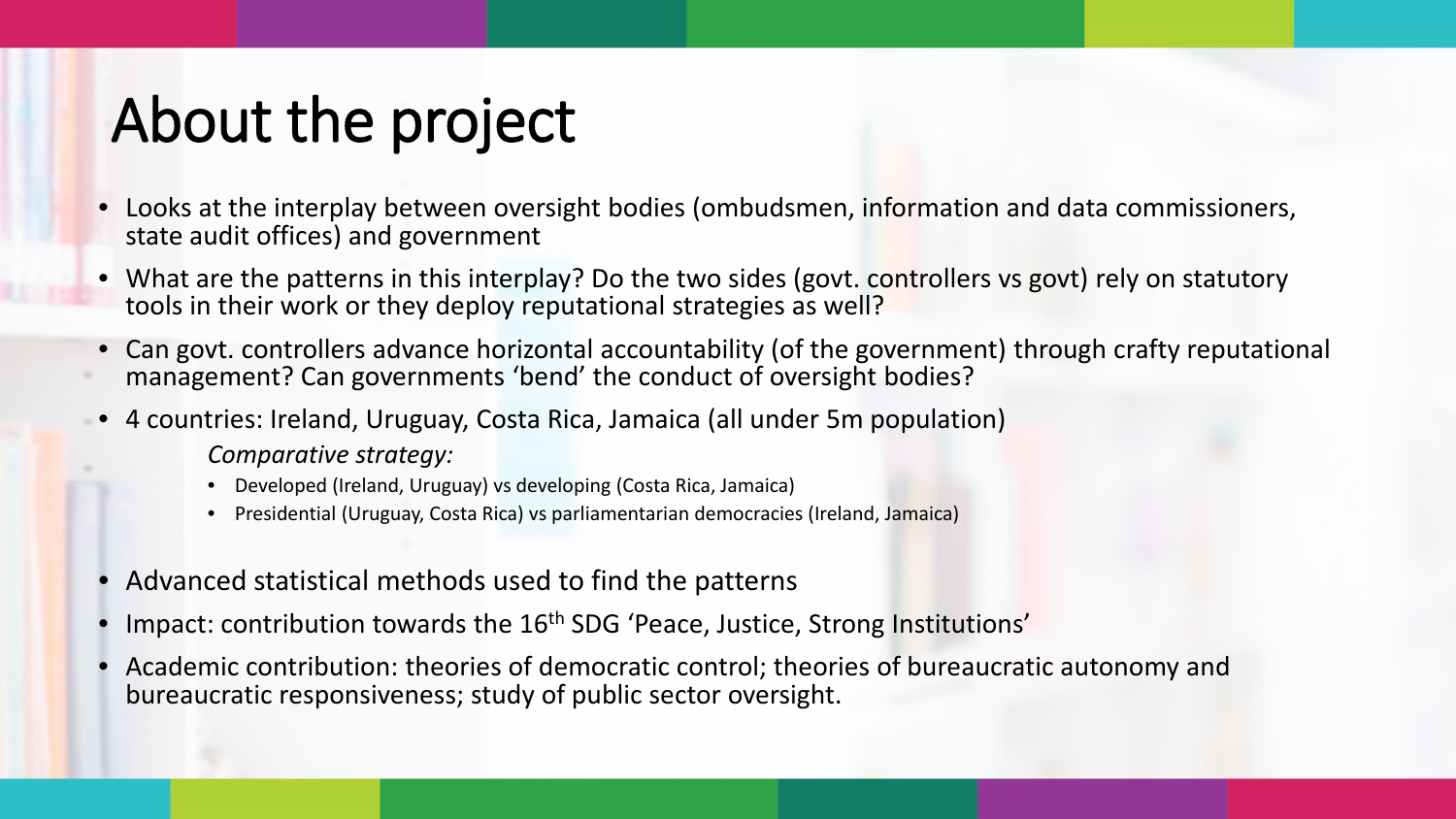### Home host organisation

Host organisation - **UCD, Sutherland School of Law**

- Excellent mentor (Professor Colin Scott), a leading scholar in the field.
- Interdisciplinary opportunities (law and socio-legal studies, plus other fields)
- Interdepartmental collaboration (School of Politics and International Relations); Research centres (Centre for Ethics in Public Life; Centre for Latin America & Caribbean)
- Outstanding skill development programme
	- Research and methodology software (UCD Library Training)
	- Quantitative methods (taught courses; training workshops)
	- Writing & publishing support
- Career planning support UCD Research Careers
- International environment
- Excellent campus facilities
- Alumni networks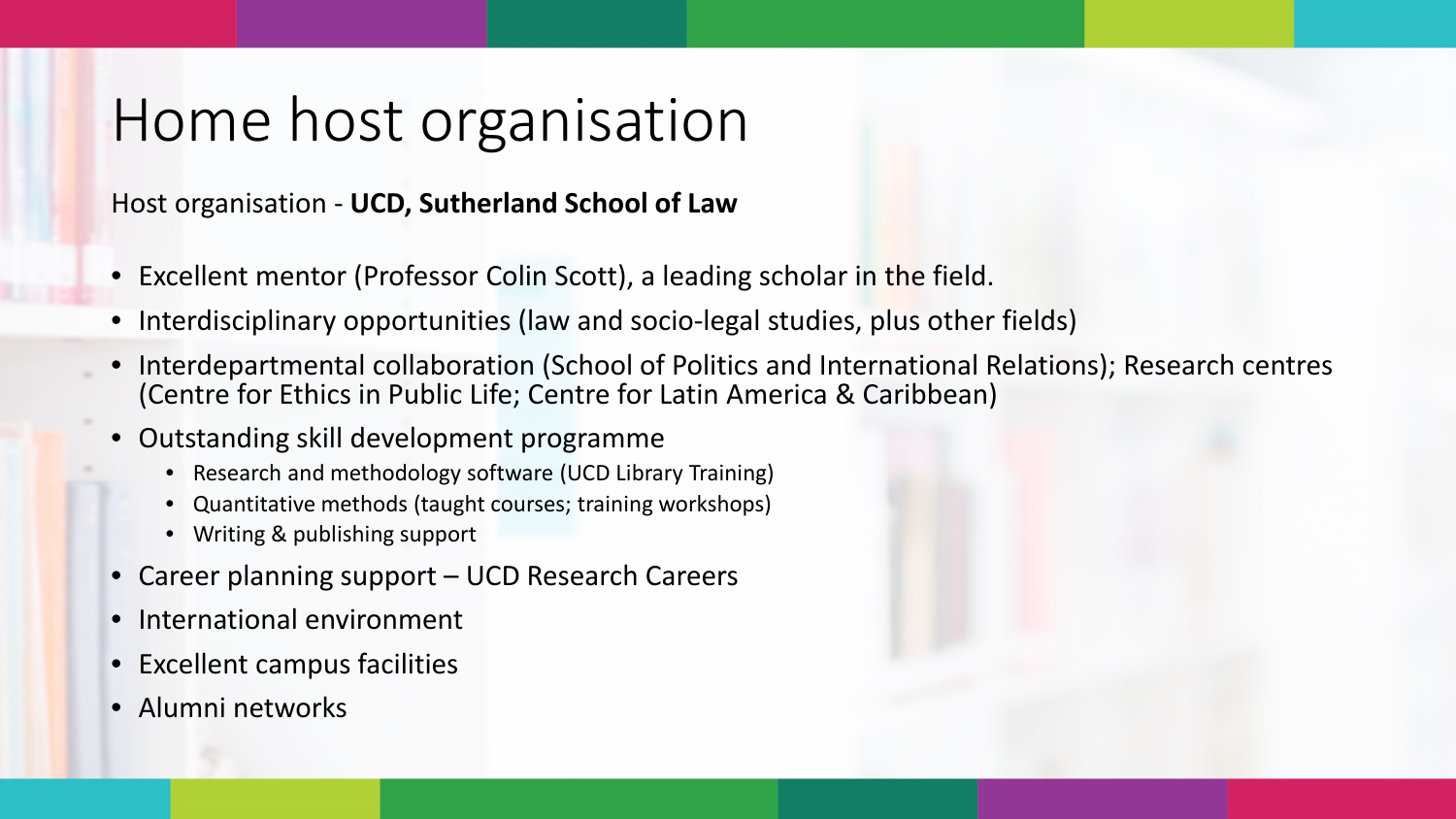### Main partner organization – Transparency International Ireland

- A leading think-tank, internationally recognised;
- Specialised in the area of anticorruption, including public sector oversight;
- In-house expertise;
- Excellent understanding of the Irish context related to my area of research;
- Have chapters all over the world (helpful for fieldwork in the Americas & Caribbean);
- Ongoing projects learning opportunities;
- Supportive environment.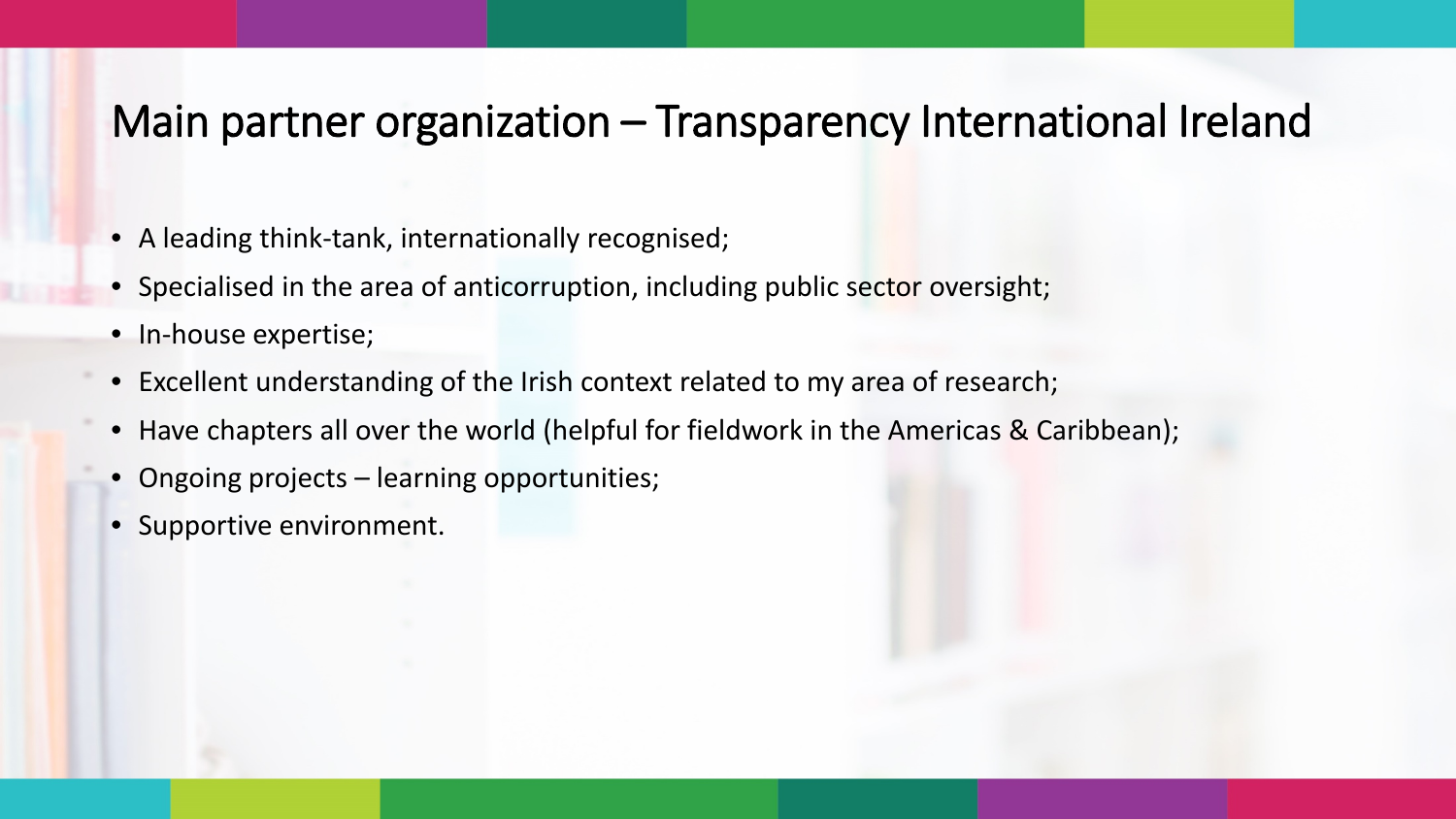### Progress to date

- Desktop research
	- Developed theoretical and conceptual framework
- Empirical research
	- Ireland (desktop research; interviews with senior civil servants)
	- Jamaica (desktop research; 11 interviews in Jamaica)

#### **Presentations**

- Conference paper: ECPR Joint Sessions (Nicosia, 2018);
- Workshop presentation: UCD Centre for Ethics in Public Life, 2018;
- Workshop presentation: Oversight of the Public Sector (presented to the Irish Ombudsman and Head of Lobbying and Ethics Regulation), UCD 2018.
- UCD events and engagement
	- Attended nearly 20 public seminars and lectures, at the School and beyond;
	- Audited a master course on EU Law and Regulation;
	- Liaised with colleagues from the School of Law, School of Politics and International Relations, Geary Institute for Public Policy, and other schools; a forthcoming collaborative paper with a colleague from the School of Law, at a major international conference (ECPR Reg Gov, Lausanne 2018)
	- Liaised with a number of Irish policy makers, scholars, NGO actors.
- Publications:
	- Book for *Palgrave McMillan* (based on my doctoral thesis; forthcoming 2018)
	- Journal article for *Public Administration* (forthcoming, available in Early View)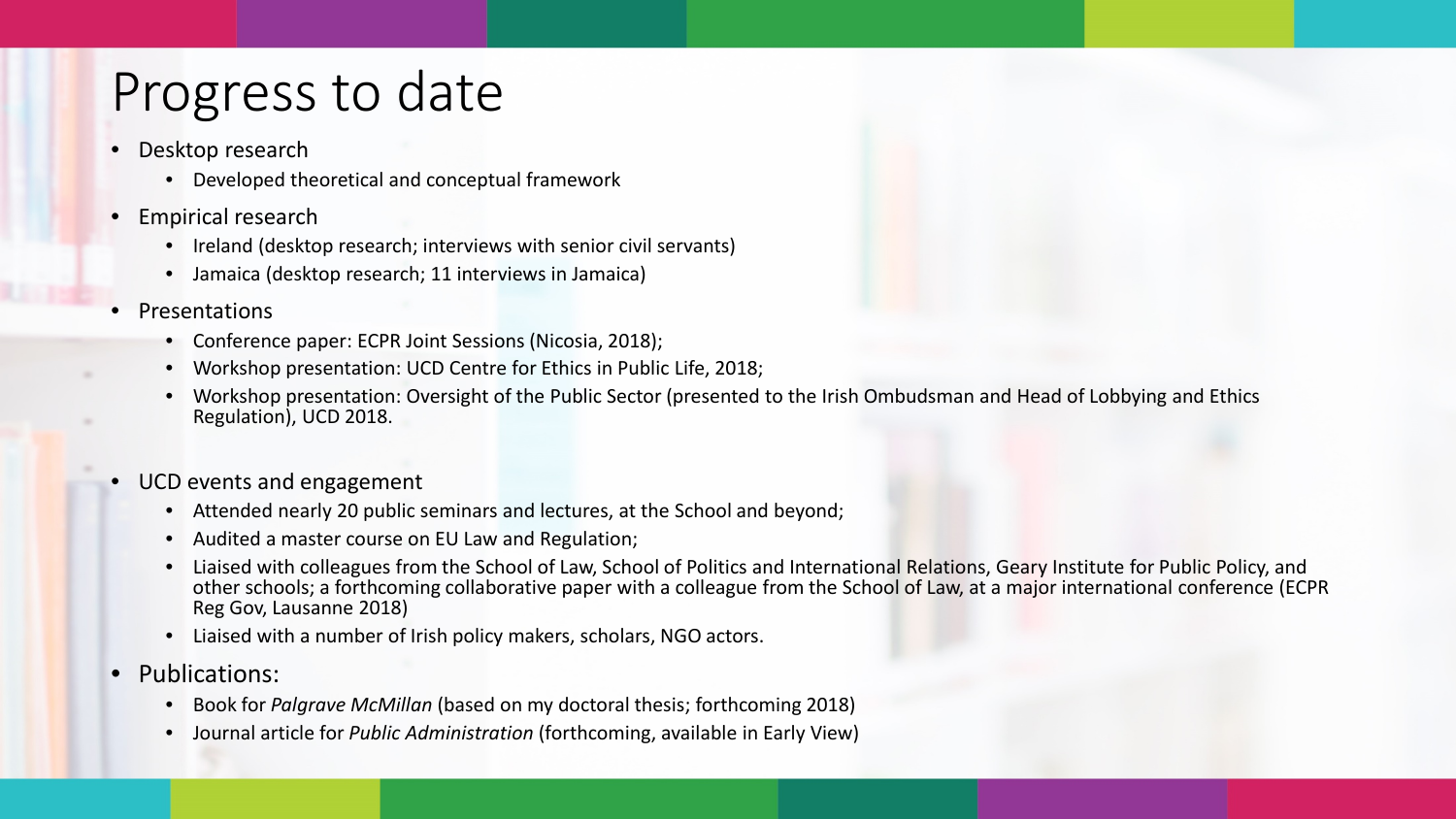### Training experience to date

#### **Research methodology**

- Course (for PhD students) *Quantitative Methods 1* (co-run by TCD & UCD)
- Course (for PhD students) Advanced *Quantitative Methods 2* (co-run by TCD & UCD)
- 3 Day course on quantitative methods and quantitative analysis (UCD, Centre for Support and Training in Analysis and Research)

### **Project management skills**

• Project management workshop (4 days, certified based on assessment)

### **Language**

• Spanish A1+A2 (Cervantes Institute)

### **Publishing**

• Writing strategies and getting published (3 days of workshop)

### **Secondment at Transparency International Ireland**

- Familiarised with their projects
- Learned about how they prepare public communication on major projects
- Introduction to Irish integrity system